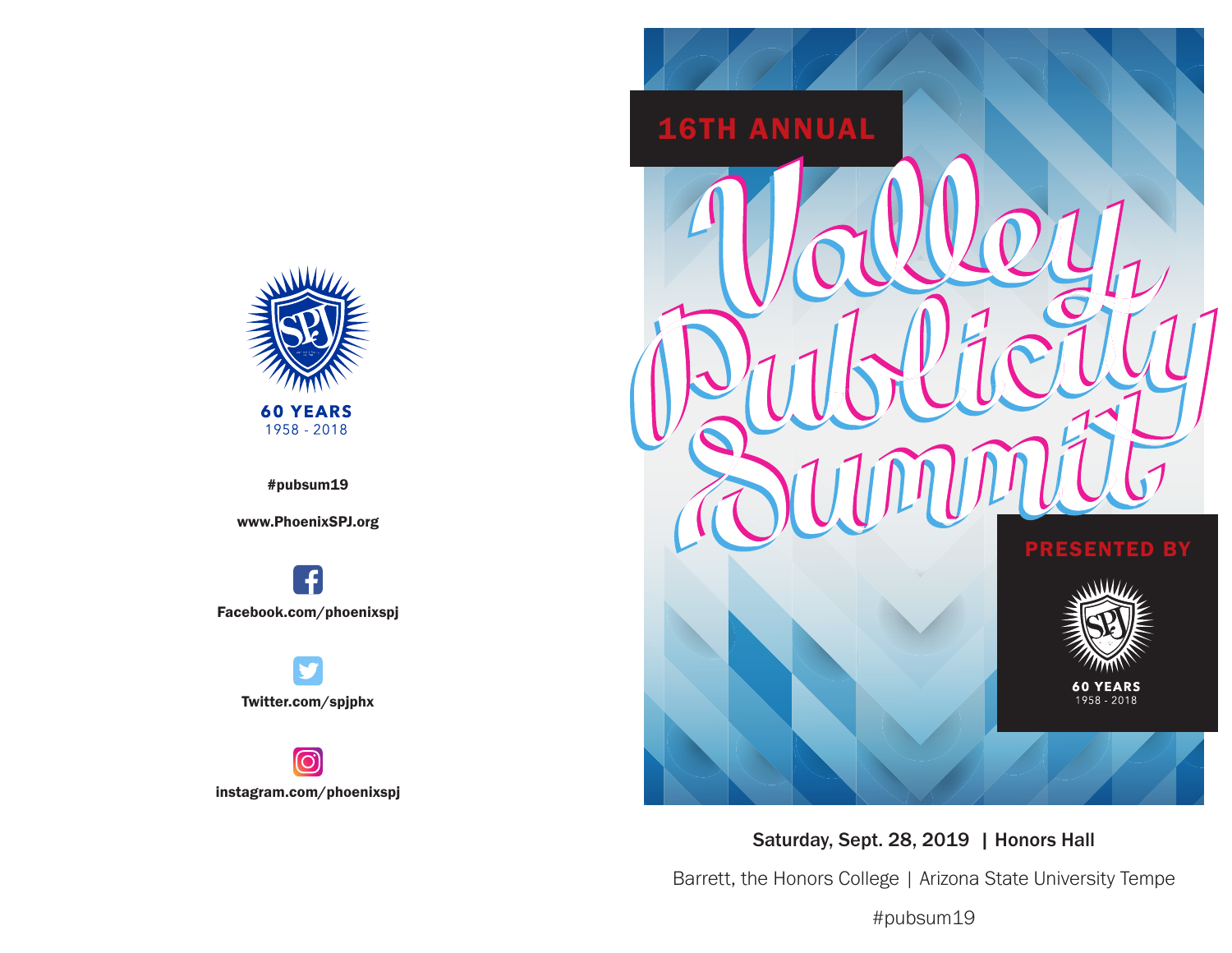## WELCOME TO THE SUMMIT

This event successfully defies the stereotype that media people and public relations people can't get along.

At the Valley Publicity Summit, connections are made, explanations given, networking takes place. During and after the Summit, journalists maintain their vital roles as independent makers of decisions regarding coverage, but they do so having informed PR practitioners of their storypitch policies and preferences and those of the media outlets where they work. Likewise, PR professionals come away with deeper understanding of the challenges media professionals face and the frameworks in which they respond best to story pitches – or decline them.





Leslie Beckhoff, Public Relations Professional Sherry Butler, Sherry L. Butler Communications Jillian Carapella, TechTHINQ Nicole Greason, Barrett, the Honors College, ASU Paula LeClaire Pedene, Paula Pedene & Associates Mark Scarp, Watts College of Public Service & Community Solutions, ASU



Web: www.phoenixspj.org Email: info@phoenixspj.org Facebook: Phoenix SPJ Twitter: @spjphx *President:* Tim Eigo, *Arizona Attorney* magazine *Vice President:* Debra Utacia Krol, *The Arizona Republic/azcentral.com Secretary:* Mark Scarp, Arizona State University *Treasurer:* Teri Carnicelli, *North Central News Board members:* Robert Leger, Leger Strategies

The hashtag for our event is #pubsum19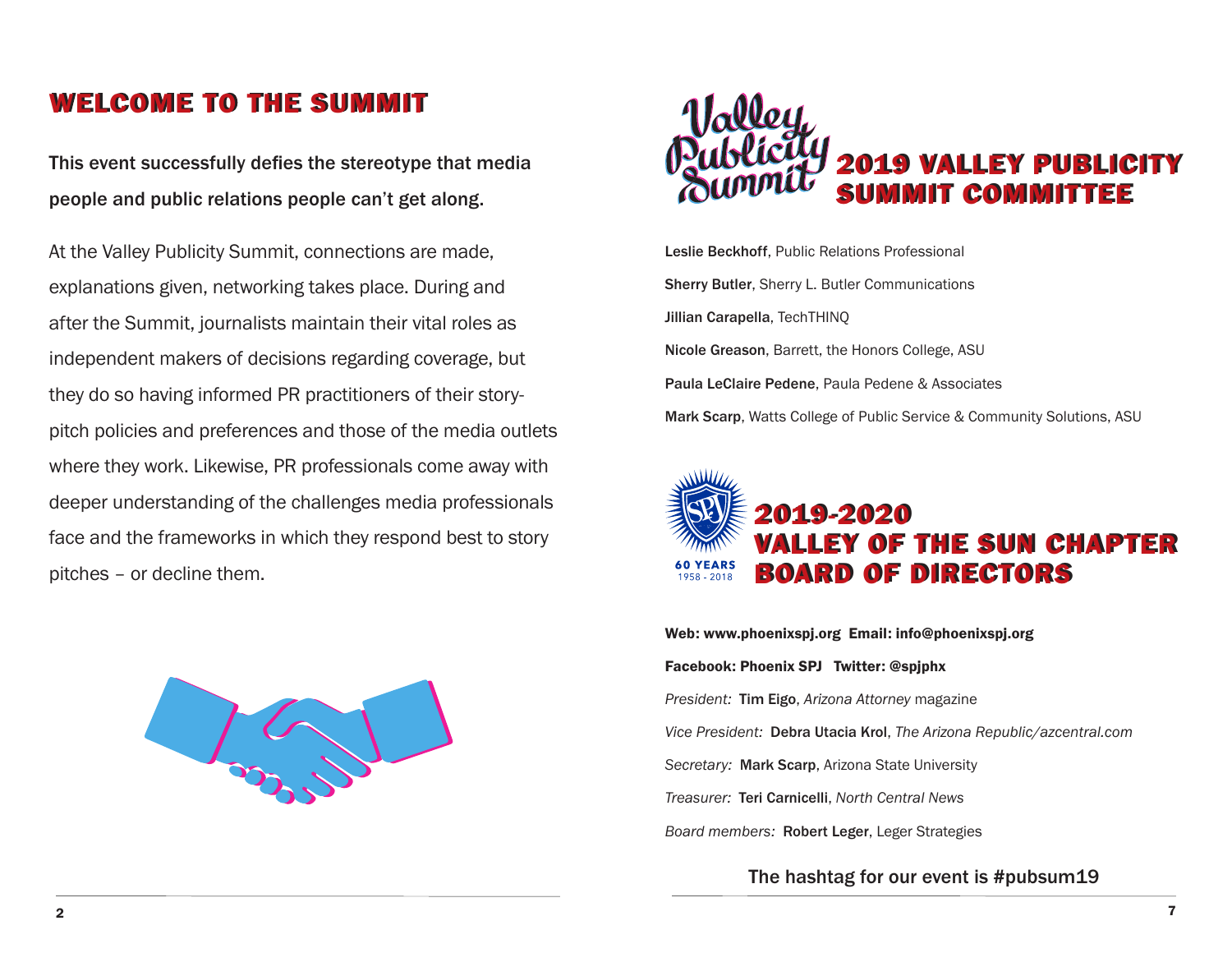#### ROOM: Cottonwood 103

AZTV: Ed Roth, Executive Producer, *KAZ-TV Arizona Daily Mix*

CRONKITE NEWS, ARIZONA PBS: Christy Bricks, Executive Producer

CRONKITE NEWS, ARIZONA PBS: Heather Lovett Dunn, Content Director

FOX10, KSAZ-TV: George Obi, Executive Producer

KJZZ 91.5 FM (NPR): Al Macias, News Director

PHOENIX BUSINESS JOURNAL: Greg Barr, Editor-in-Chief

PHOENIX BUSINESS JOURNAL: Patrick O'Grady, Managing Editor

RAISING ARIZONA KIDS MAGAZINE: Kara Morrison, Editor

### ROOM: Honors Hall 123

ARIZONA HEALTH & LIVING MAGAZINE: Michelle Talsma Everson, Editor/freelance writer

#### ARIZONA REPUBLIC/AZCENTRAL.COM: Carrie Watters, Community Editor

- ECULEUS GROUP PUBLISHING *(Deer Valley Times, North Tatum Times, North 32nd News, Scottsdale North News, Scottsdale Standard)*: Natasha Beal, Owner/Publisher
- THE LIST (NATIONALLY SYNDICATED PROGRAM BASED IN PHOENIX): **Jimmy Rhoades, Senior Correspondent**

NORTH CENTRAL NEWS: Colleen Sparks, Editor

PHOENIX MAGAZINE: Leah LeMoine, Managing Editor

12NEWS, KPNX-TV: Michael Crowley, Weekend Assignment Editor

# **SCHEDULE**

### The hashtag for our event is #pubsum19

| 8 a.m.       | Arrival - Continental breakfast<br><b>ROOM: REFECTORY (affectionately known to Barrett</b><br>students as "The Harry Potter Room")                                                                                                                                                                                                                                                                       |
|--------------|----------------------------------------------------------------------------------------------------------------------------------------------------------------------------------------------------------------------------------------------------------------------------------------------------------------------------------------------------------------------------------------------------------|
| 8:45a.m.     | Welcome and Order of the Day: Debra Krol, Vice President,<br>Valley of the Sun Chapter; Environmental Writer,<br>The Arizona Republic/azcentral.com                                                                                                                                                                                                                                                      |
| 9a.m.        | <b>Panel Discussions</b>                                                                                                                                                                                                                                                                                                                                                                                 |
|              | For PR pros with up to 5 years' experience: What Goes<br>into the Perfect Pitch, and How to Make Them. Moderator:<br><b>Ilana Lowery, Arizona Director, Common Sense Media.</b><br>ROOM: REFECTORY ("Harry Potter Room")                                                                                                                                                                                 |
|              | For PR pros with more than 5 years' experience: How Can<br><b>PR and Media Professionals Understand Each Other's</b><br><b>Challenges and Work Better Together?</b> Moderator: Paula<br><b>Pedene.</b> APR, Fellow PRSA, Paula Pedene & Associates;<br>recipient of PRSA's National Public Relations Professional of<br>the Year Award.<br>ROOM: WILLOW 112 (building next door to east of<br>Refectory) |
| $10:15$ a.m. | Break – Networking                                                                                                                                                                                                                                                                                                                                                                                       |
| $10:30$ a.m. | Speed-pitching with media representatives in nearby<br>classrooms (volunteers will guide you). See list of media                                                                                                                                                                                                                                                                                         |

1 p.m. Event ends

representatives and rooms below.